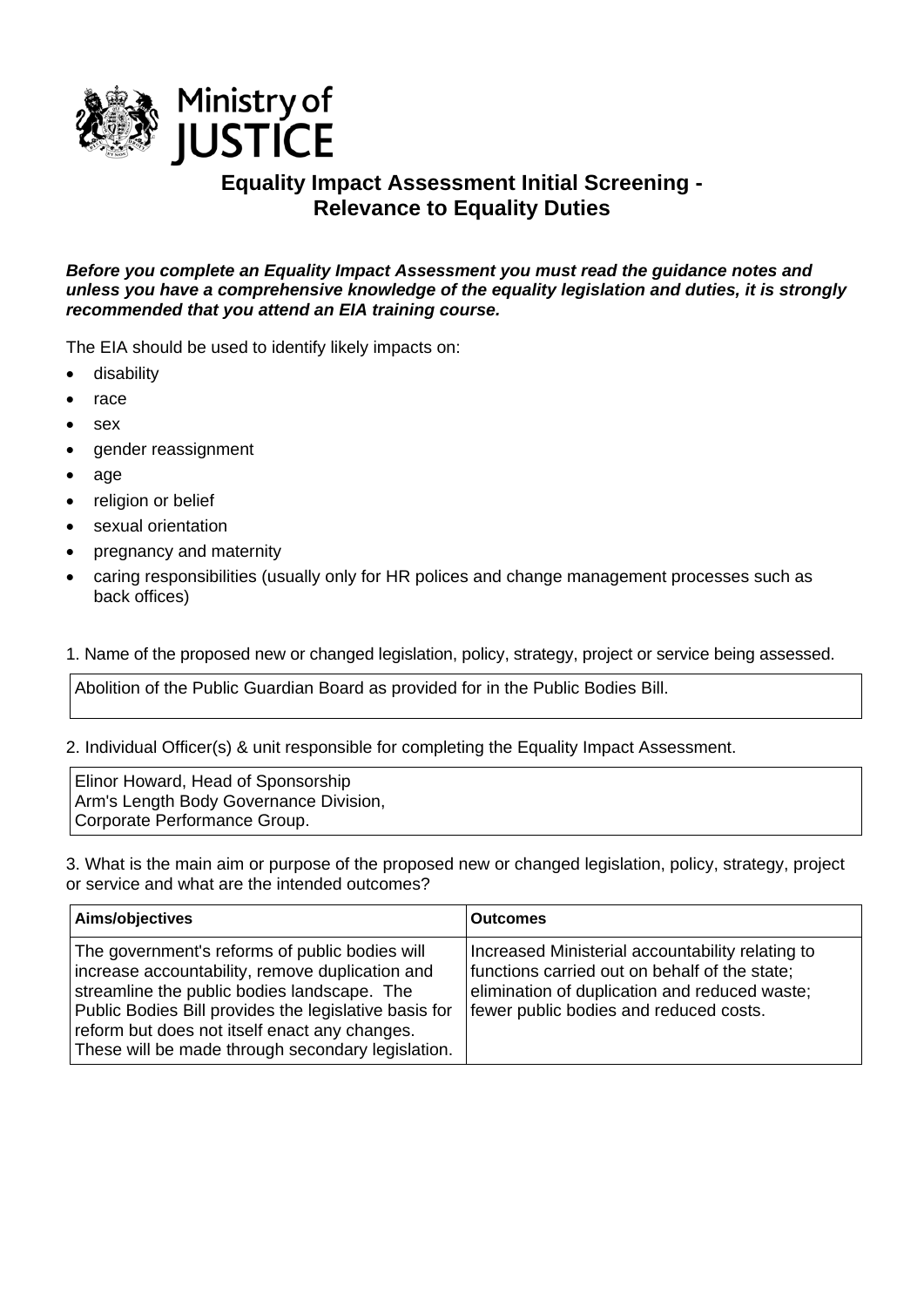4. What existing sources of information will you use to help you identify the likely equality impacts on different groups of people?

*(For example statistics, survey results, complaints analysis, consultation documents, customer feedback, existing briefings, submissions or business reports, comparative policies from external sources and other Government Departments).* 

Alternative arrangements have already been made for the staff member who carries out Secretariat duties for the Board.

The Public Guardian Board sits in a purely advisory role and does not provide a direct service to users. There is thus no data on service users and any general impact of abolition is too indirect to be measurable. We consider that there will be minimal impact on the 7 Board Members of the PGB who are public appointees not employees. They are aware of the PGB's impending abolition and hold fixed term non permanent posts. Due to the small number of members we are not providing a breakdown in terms of protected characteristics.

The Public Guardian Board has a statutory obligation to report to the Lord Chancellor by way of an Annual Report. Its last meeting in December 2010 was used to inform stakeholders of the abolition and this year will be used as an introduction to the new governance structure.

5. Are there gaps in information that make it difficult or impossible to form an opinion on how your proposals might affect different groups of people. If so what are the gaps in the information and how and when do you plan to collect additional information?

*Note this information will help you to identify potential equality stakeholders and specific issues that affect them - essential information if you are planning to consult as you can raise specific issues with particular groups as part of the consultation process. EIAs often pause at this stage while additional information is obtained.*

Because of the small number of staff (one person), we would not provide a detailed breakdown of protected characteristics.

As above, the Public Guardian Board does not provide a service directly to users. We do not consider that it is possible to accurately assess the indirect impact of abolition.

6. Having analysed the initial and additional sources of information including feedback from consultation, is there any evidence that the proposed changes will have a **positive impact** on any of these different groups of people and/or promote equality of opportunity?

Please provide details of who benefits from the positive impacts and the evidence and analysis used to identify them.

No

7. Is there any feedback or evidence that additional work could be done to promote equality of opportunity?

If the answer is yes, please provide details of whether or not you plan to undertake this work. If not, please say why.

No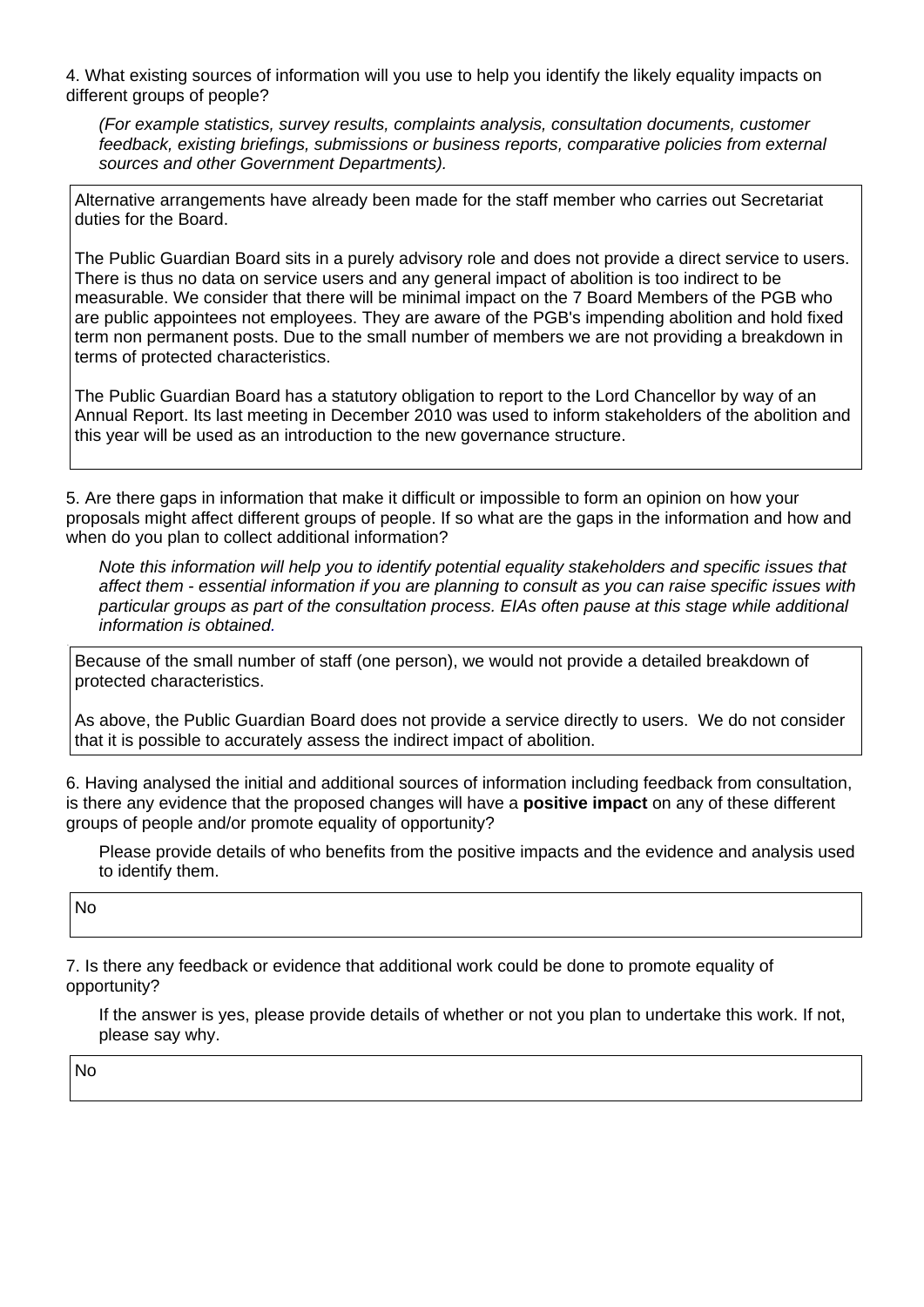8. Is there any evidence that proposed changes will have **an adverse equality impact** on any of these different groups of people?

Please provide details of who the proposals affect, what the adverse impacts are and the evidence and analysis used to identify them.

No

9. Is there any evidence that the proposed changes have **no equality impacts**?

Please provide details of the evidence and analysis used to reach the conclusion that the proposed changes have no impact on any of these different groups of people.

New Governance Arrangements will ensure that there will be no adverse equality impacts. There will be a Management Board, chaired by the OPG Chief Executive, and with executive membership from OPG and MoJ as well as three Non-Executive Directors.

The Management Board will be charged with overseeing the management and performance of the OPG, including the OPG's transformation programme.

The presence of the Non-Executive Directors will provide independent scrutiny and challenge of the discharge of the Public Guardian's functions and those of his office. We will ensure that between them the Non-Executive Directors have relevant experience such as dealing with those who lack capacity, business/performance management and financial management.

10. Is a full Equality Impact Assessment Required?  $\qquad \qquad$  Yes  $\Box \qquad$  No  $\boxtimes$ 

If you answered 'No', please explain below why not?

NOTE - You will need to complete a full EIA if:

- the proposals are likely to have equality impacts and you will need to provide details about how the impacts will be mitigated or justified
- there are likely to be equality impacts plus negative public opinion or media coverage about the proposed changes
- you have missed an opportunity to promote equality of opportunity and need to provide further details of action that can be taken to remedy this

**If your proposed new or changed legislation, policy, strategy, project or service involves an Information and Communication Technology (ICT) system and you have identified equality impacts of that system, a focused full EIA for ICT specific impacts should be completed. The ICT Specific Impacts template is available from MoJ ICT or can be downloaded from the Intranet at: <http://intranet.justice.gsi.gov.uk/justice/equdiv/equal-impact.htm>, and should be referenced here.** 

A full EIA is not required for the proposed abolition of the Public Guardian Board. New Governance Arrangements will be put in place to monitor the Office of the Public Guardian (OPG).

11. Even if a full EIA is not required, you are legally required to monitor and review the proposed changes after implementation to check they work as planned and to screen for unexpected equality impacts. Please provide details of how you will monitor evaluate or review your proposals and when the review will take place.

The MoJ will monitor the new structure and independent, non-executives will sit on the Board, this will allow for accountability. Cabinet Office will carry out a post legislative scrutiny review after the passage of the Public Bodies Bill and MoJ will monitor the outcome of that.

12. Name of Senior Manager and date approved

Name (must be grade 5 or above): Pat Lloyd